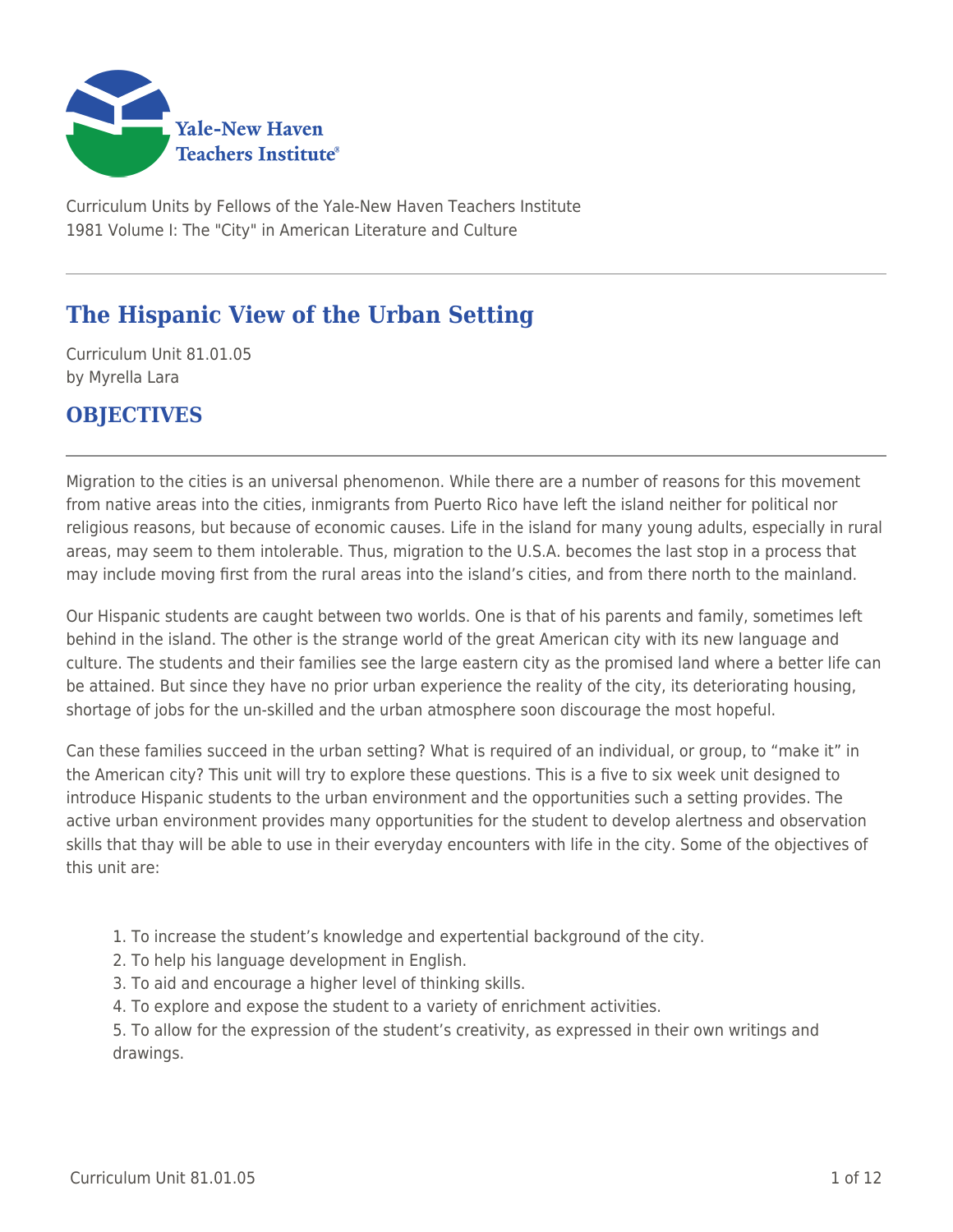This unit will be taught to advanced students in the Bilingual Program, within the English as a Second Language component. These classes meet once a day for forty-five minutes. In order to accomplish these objectives as they relate to the city experience, students will engage in selected readings, class discussions, trips, films and lectures.

Another outcome of this unit will be the student's increased awareness of their immediate environment: the city of New Haven. Many students rarely learn their section of the city, limiting their exposure to the neighborhood where they live. I would like to expose them to the many activities and services a city like New Haven has to offer, as well as to its historical and cultural aspects. Different activities will familiarize the students with their city and bring a higher level of appreciation for the different ethnic groups that inhabit the area. It is my belief that identifying these characteristics and traits of the urban environment will help the Hispanic student deal with this urban world many of them are encountering for the first time in their lives. The influence (positive as well as negative) that the American city has exercised upon the Hispanic population will be explored through literature produced by authors who have experienced the city in America.

This unit can be divided into five general areas on a weekly basis:

First Week: The city: characteristics of the urban setting.

Second Week: Migration to the cities.

Third Week: Conflict between new land and homeland.

Fourth Week: Living in New Haven.

Fifth Week: Conclusions, projects by students based on materials presented.

The areas to be explored include literature, writing, class discussions, films, research. Each of these will be part of the weekly activities revolving around the theme of the city. Under literature the students will read assigned stories from Jesus Colon's A Puerto Rican in New York . Students will write their own stories, based on their experiences in the city. Discussions in class will revolve around the material presented and the assigned readings. Films and filmstrips will be viewed and research assignements will be carried out by the students in the form of surveys and questions to ask their families and friends. Students will apply their language skills to these tasks and be able to improve on their second language abilities.

### **STRATEGIES**

The authors that have addressed the issue of the city have been many. The Puerto Rican "Generation of 1940" claims the following authors: Pedro Juan Soto, Emilio Diaz Valcarcel, Rene Marquez, Jose Luis Gonzalez, Luis Rafael Sanchez and Abelardo Diaz Alfaro. These authors have concentrated on the urban world of New York City, with its slums and new arrivals who hope to start a new life in America. A parricularly hopeful book is Tropico en Manhattan, by Guillermo Cotto Thorner, from which students will glean the everyday frustrations of an ex-teacher finding work and a new life in New York City. I would recommend that teachers planning to use this unit look into all these authors, keeping in mind the age-level that they plan to be teaching. Some of the works by Pedro Juan Soto (*Spiks*) are quite strong in language and descriptions; however some older students may be able to handle them with the right direction coming from the teacher. For my own students I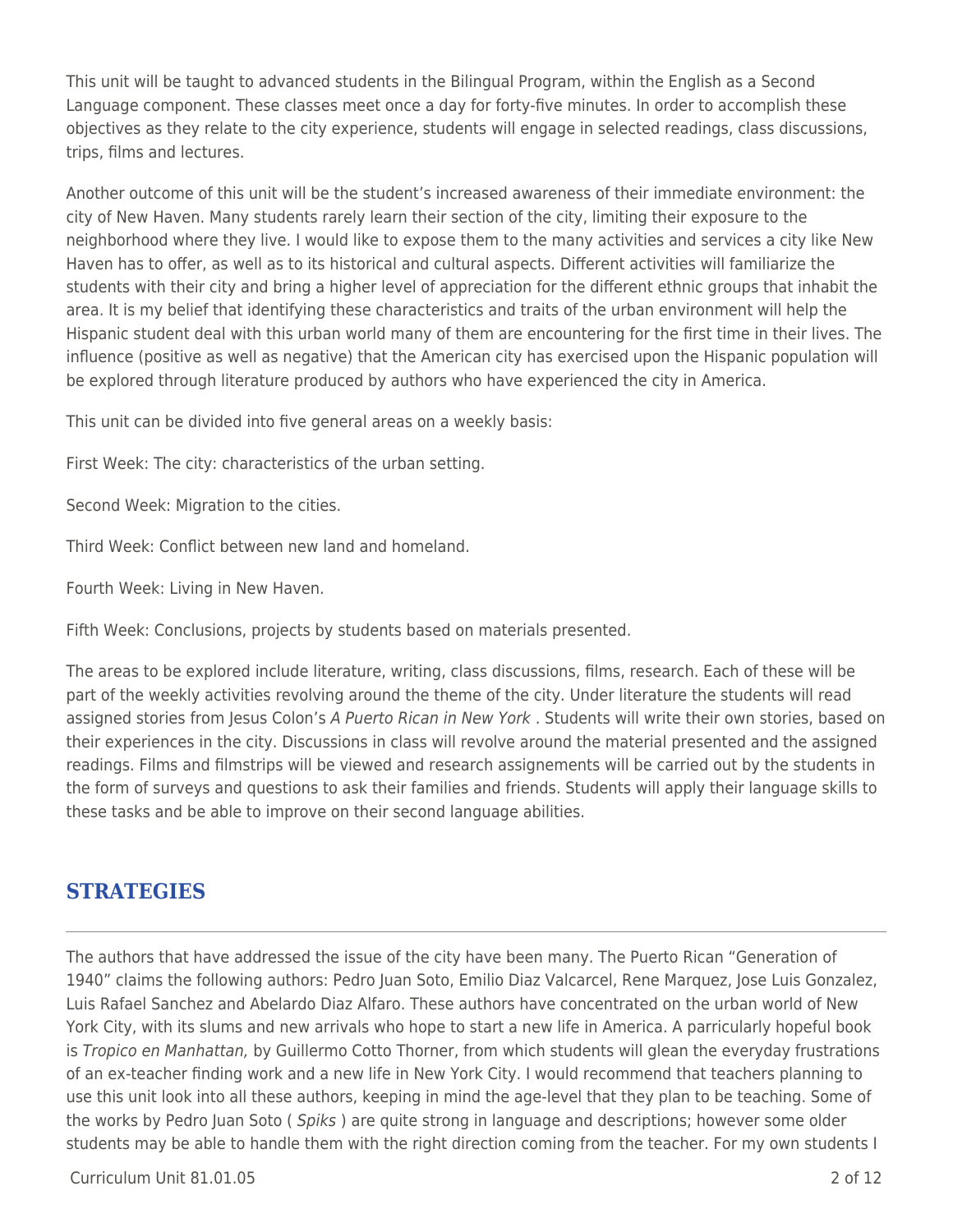have decided to study the following stories, all by Jesus Colon, and found in his book A Puerto Rican in New York. The stories I have chosen have certain characteristics: low difficulty in vocabulary, everyday problems, positive outcomes. I rejected stories that dwelled only on the seamy side of city living but attempted to find stories that will bring the students a balanced and hopeful solution to the conilicts presented.

These stories will be introduced on a weekly basis, over a period of four weeks. The topics will match the one being discussed in class and a vocabulary list will be introduced and reviewed with the students prior to the actual reading. The activities that will result from the stories will trigger class discussions, written projects, comparisons, oral expression, and creative projects done by the students. Some of the strategies I plan to work on are:

- 1. To base all work on student's needs and general English abilities.
- 2. To emphasize oral and written language.
- 3. To provide outside classroom activities, such as trips.
- 4. To encourage student's expression in wrirten, oral and artistic areas.

As part of the strategy for reaching the goals before mentioned, the students will read and research for grounds of similarity between their former lives and their present environment. From their personal experiences, which are rich and varied, they will explore the feelings they harbor in relation to city living and other ethnic groups in the area. Students will direct their thoughts towards successful city living skills and adaptation.

I would like to present a weekly plan of topics, readings, assignments and activities for this five-week period of time. Please refer to the bibliography for further selections and materials.

#### *FIRST WEEK: The City: Characteristics of the Urban Setting.*

The teacher will present the subject by means of lecturing or direct use of the school's social studies textbook. In Exploring the Urban World (9th grade level) the authors state that the modern city had its first beginnings with the invention of the automobile. The idea of transportation as a main cause of inmigration has a lot of value in the context of the Hispanic student who travels (by plane) back and forth between the mainland and Puerto Rico. These metropolitan areas supply jobs and goods to a large segment of the population and thus, become an attraction to families seeking a better way of life. The film Miguel, Up From Puerto Rico would also be suitable for the first day of this unit, to present the subject at hand in a recognizable setting.

At this time the term "urbanism" can be introduced and discussed. The term "urbanism" has been described as a way of behaving, can be applied to any one person who can be very urban in his way of thinking even if he happens to live in a village. The urban person is not disturbed by the coming and going of people, he is always making new acquaintances and forgetting the old ones; transiency is one of his characteristics. Superficiality in interpersonal relationships is another. (Louis Wirth, in his book Urbanism as a Way of Life, points out these qualities of urban man).

As a first day homework assignation, students can be given the task of reading the newspaper and bringing in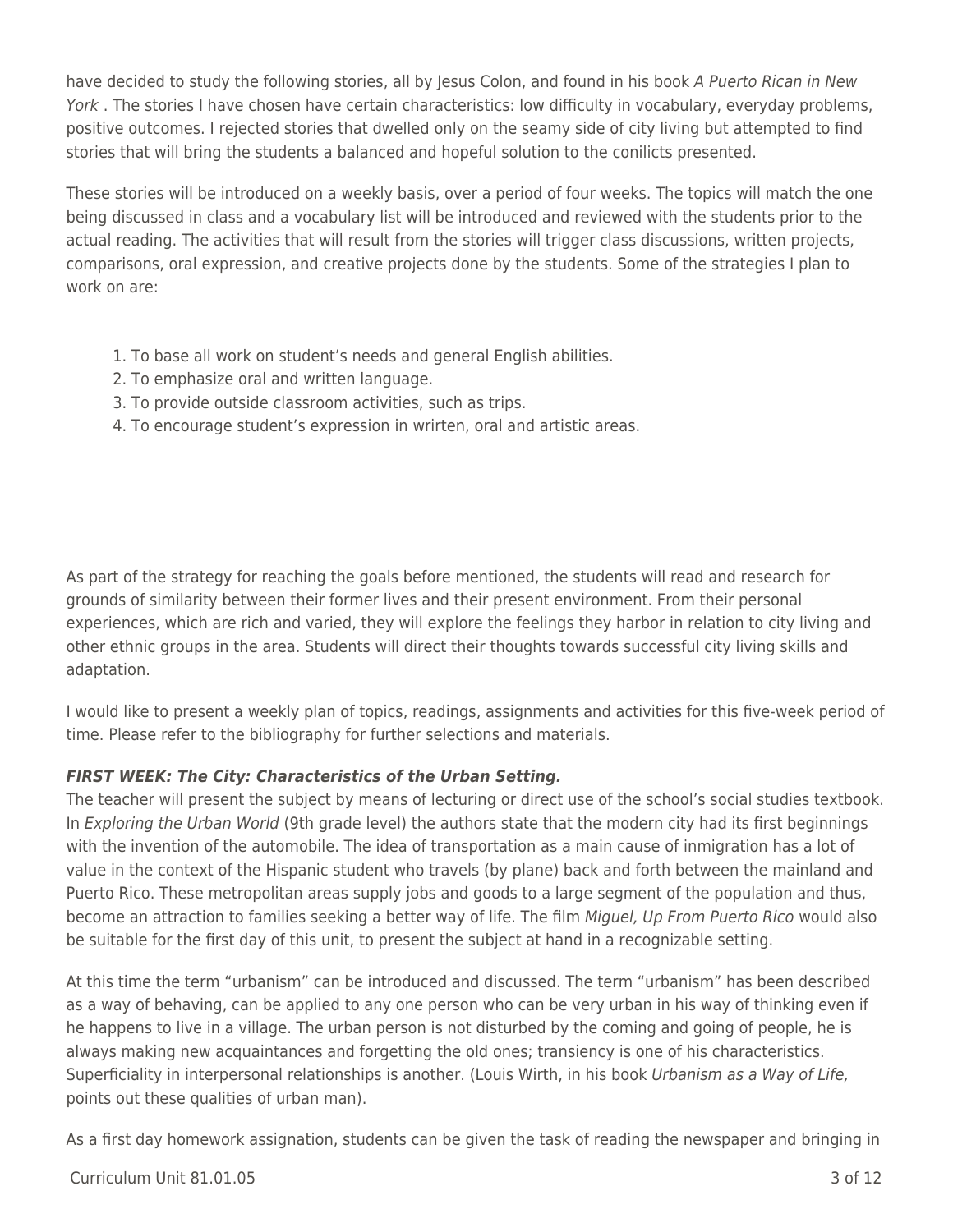a clipping illustrating "urban life". During this first week the story Easy Jobs, Good Wages will be read by the students, to be followed by a discussion in class and a written assignment. Students will follow up this theme of jobs and money in the city with another assignment: that of looking in the "help wanted" columns for at least five jobs that appeal to them. The students will come prepared to defend their choices of jobs as they relate to the salaries they pay, the working conditions, the opportunity for advancement. Out of this activity I hope to bring the students to considerations of what kind of education and background they will need in order to obtain these positions. The skills required in the city as opposed to jobs in the rural areas will be discussed, with the students bringing into the classroom their former experience and that of their families and friends. A Family Tree activity, in which the students chart out the occupations of their grandparents, aunts and uncles, father and mother, in family tree fashion, will help illustrate the job trends within their own groups, and identify, if any, changes that the student forsees in his own work life. The Janus Series on Survival Skills provides the teacher with sample job applications and interview skills that may be used in this part of the unit as it pertains to job hunting in the city.

*Conclusions By the end of the first week the students have been exposed to the city, as an urban center. The qualities of successful city living and realities (finding a job) have also been explored. Students have read from their text and from Colon's book, as well as done research on the subject (newspaper clippings, family interviews). Now let's go back and find out the reason for coming to the city in the first place.*

#### *SECOND WEEK: Rural Migration to the City .*

Migration to the cities of the United States is not a new trend among Puerto Ricans. In fact, Puerto Ricans were living in the mainland more than 140 years ago; and during the 1830's the founding members of a Spanish benevolent society in New York included many Puerto Rican merchants. In the late 1800's the movement for independence from Spain was being planned in New York City by groups of Puerto Rican and Cuban patriots. The United States took over Puerto Rico in 1898 and, twelve years later, there were 1,513 Puerto Ricans in the mainland. The earliest migrants settled in the Esst Harlem sector of Manhattan, which came to be known as El Barrio.

By World War I migrants came because jobs were plentiful, and during the 1930's around 53,000 had settled in the mainland. Those who came earlier were essentially urban dwellers: the rural masses had not yet begun to emigrate. According to a 1947 study, Puerto Ricans in New York City had higher incomes than Puerto Ricans in the island, they were more urban, more skilled, and more educated. A stable record of employment was found in those who had migrated. 1 But these successful forerunners were followed by others less prepared to take the risk of starting a new life and learning a foreign language. Thus, farm laborers and un-skilled workers began an ever-increasing exodus in the American cities. By 1970, more than thirty U.S. cities had Puerto Rican communities of 5,000 or more persons. Among them: Newark, New Jersey; Paterson, New Jersey; Hoboken, New Jersey; Boston, Massachussetts; Hartford, Connecticut; Bridgeport, Connecticut; Chicago, Illinois; Cleveland, Ohio; Miami, Florida; Los Angeles, California. <sup>2</sup>

At this point, students can discuss what they think are main causes for coming to live in the United States: jobs, education, housing, family ties. Are they planning to stay here, in the city, or would they like to go and live in a small town? How different do they find life in the city as compared to their former lives in the island? During this week students will read the short story Grandma Please Don't Come and discuss the pros and cons of leaving the rural area and living in the city. As an assignment related to this topic, I will have students write positive and negative letters to an imaginary relative/friend who is considering moving to a northern city. I would recommend teachers read My First Growing Up, a short essay found in Barry Levine's Benjy Lopez: A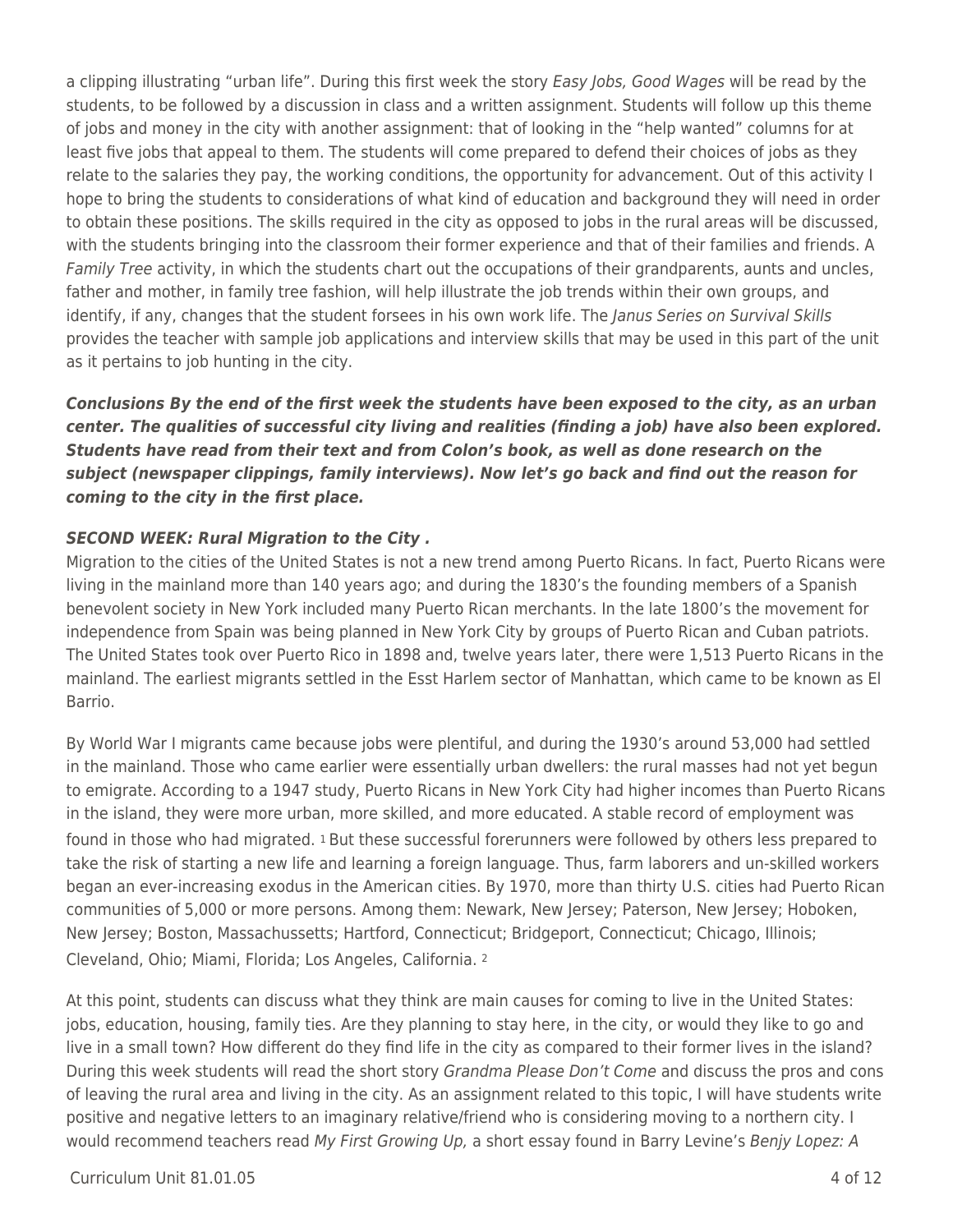Picaresque Tale of Emigration and Return . Teachers may consider reading aloud to the class certain passage relating to rural life in Fuerto Rico.

#### *THIRD WEEK: Conflict Between New Land and Homeland .*

Puerto Ricans have come irom the most part in the first great airbone migration of people from abroad; they have been the newcomers of the aviation age. They have also been the first group to come in large numbers from a different cultural background but who are, nevertheless, citizens of the U.S.A. As newcomers to a new land, they have to adjust to the realities of the city they have chosen to migrate to. Joseph Fitzpatrick, in his book Puerto Rican Americans: The Meaning of Migration to the Mainland, lists the following first and essential adjustments of newcomers to the new urban society:

- a. Knowledge of English language.
- b. Ability to seek work and perform well.
- c. Participation in political life.
- d. Suitable place to live (and to live in such a way that they may remain there).
- e. Acceptance of fundamental requirements to live in the city.
- f. Maintenance of health.
- g. Education for children up to 16 years of age.
- h. Observance of laws and reasonable respect for others.

Students may discuss the merits and importance of these points as they relate to successful transfer from the rural island setting to the American city. The changes of values within the family unit are also a cause of this migration. While the homeland values stress the role of the man as bread and decision-maker within the family unit, the arrival to the urban setting brings those values into disarray. As women get jobs outside the home, thus fostering some economic independence, the family feels the tension and change of family roles. As parents, when the children start to act according to the American pattern, the parents cannot understand (for example: dating customs). The family finds itself alone, in a completely foreign environment.

Students will be assigned to read two stories, A Hero in the Junk Truck and The Day My Father Got Lost . Students will be asked to identify the characteristics of the city presented in the stories and compare them to New Haven. During this third week of the unit I will ask students to start collecting and bringing in images of the city as found in magazine pictures, drawings of their own, newspaper clippings. These materials will be kept in school in preparation of a collage to be constructed during the fifth week of the unit. This collage will illustrate the city as the students see it, as the writer sees it, as the teacher's lectures have explained it to be. Students will work on this collecting during the next weeks of the unit.

#### *FOURTH WEEK: Living in New Haven .*

 $Curriculum$  Unit  $81.01.05$   $5$  of 12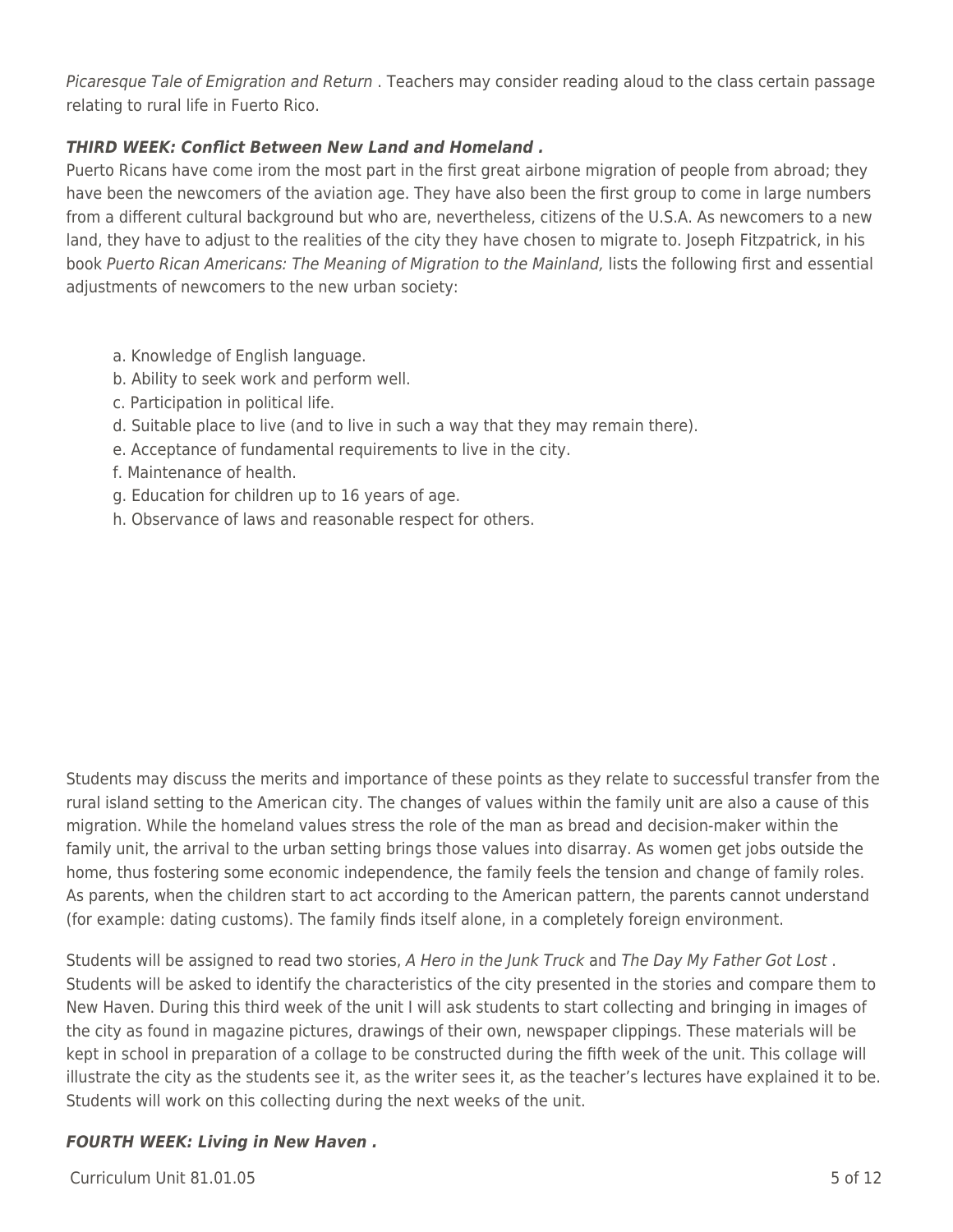What better way to introduce the students to New Haven than by having a field trip around the city? The city's visitor's center offers all kinds of information as to tours of the city, with guides. This will expose the students to New Haven's neighborhoods, with their varied ethnic heritage and flavor. A most useful publication, by the Office of Community Relations of Yale University, will provide the teacher with useful historical and current information on the city. The Guide to New Haven Neighborhoods, by Marguerite Durkin, describes the arts and entertainment in New Haven, as well as its neighborhoods: Long Wharf, Downtown, The Hill, The West Side, Fair Haven, Wooster Square, Edgewood, Whitney-Orange area. Maps of the city are also available, free of charge, at the Visitor's Center. These will provide for several map-related activities with the students, such as finding the neighborhoods in their maps, locating agencies, services, schools, hospitals, and other vital services. Students will look up information and learn how to read the map legends.

Students will keep a log for two weeks of places visited (example: agencies, hospital, shopping mall downtown, school), the objective of this activity is to survey how far from their homes and into the community do the students go for services, entertainment, and socialization. Many students seldom leave their inmediate neighborhood and this would be an ideal time to introduce them to all the resources and services a city such as New Haven has to offer.

#### *FIFTH WEEK: Conclusons .*

This last week I would like to leave open to finish discussions, complete map projects, and put together the city collage the students have been collecting for two weeks now. It is also the time to read the journals and find out (by means of a tally) how many neighborhoods have the students ventured into since our tour of the city. A showing of the movie An Island in America , which despicts the Puerto Rican community in the mainland, including an account of social, cultural, and economic conditions set against a background of the history of the island will help close this unit. This film emphasizes new concepts in the education of children particularly the teaching of English as a Second Language. Another suitable film for this week would be Purto Rican (Part 1 and 2) which discusses the ways in which Puerto Ricans are dealing with their problems, such as becoming accepted American citizens. As with all films, teachers are advised to preview them and decide if the material is suitable for the age group they are dealing with. Students should also be lead in a discussion on how certain aspects of the city and of migration may be biased in a negative or positive way by the films, and what the reality really is like. I hope this recognition of the problems of the city will help the Hispanic student cope with his environment in a positive way. Once the city is familiar to the student, as familiar as his homeland used to be, Hispanics will become a vital part of the communities they live in and will bring about social changes that are long overdue. But we must first help the students vocalize their feelings and fears and show them that they are not alone in the city. There are millions more.

#### **SUGGESTED ACTIVITIES**

#### *First week*

1. Showing of the film Miguel Up From Puerto Rico, to introduce the students to the unit.

Discussion of the situation presented in the film will follow. Questions:

-How did you feel when you arrived to New Haven?

-Is Miguel happier in N.Y. than in Puerto Rico?

-Name five things that are different in Miguel's new life in the city.

-Which life do you like best? Why ? A written assignment can be derived from this discussion in class.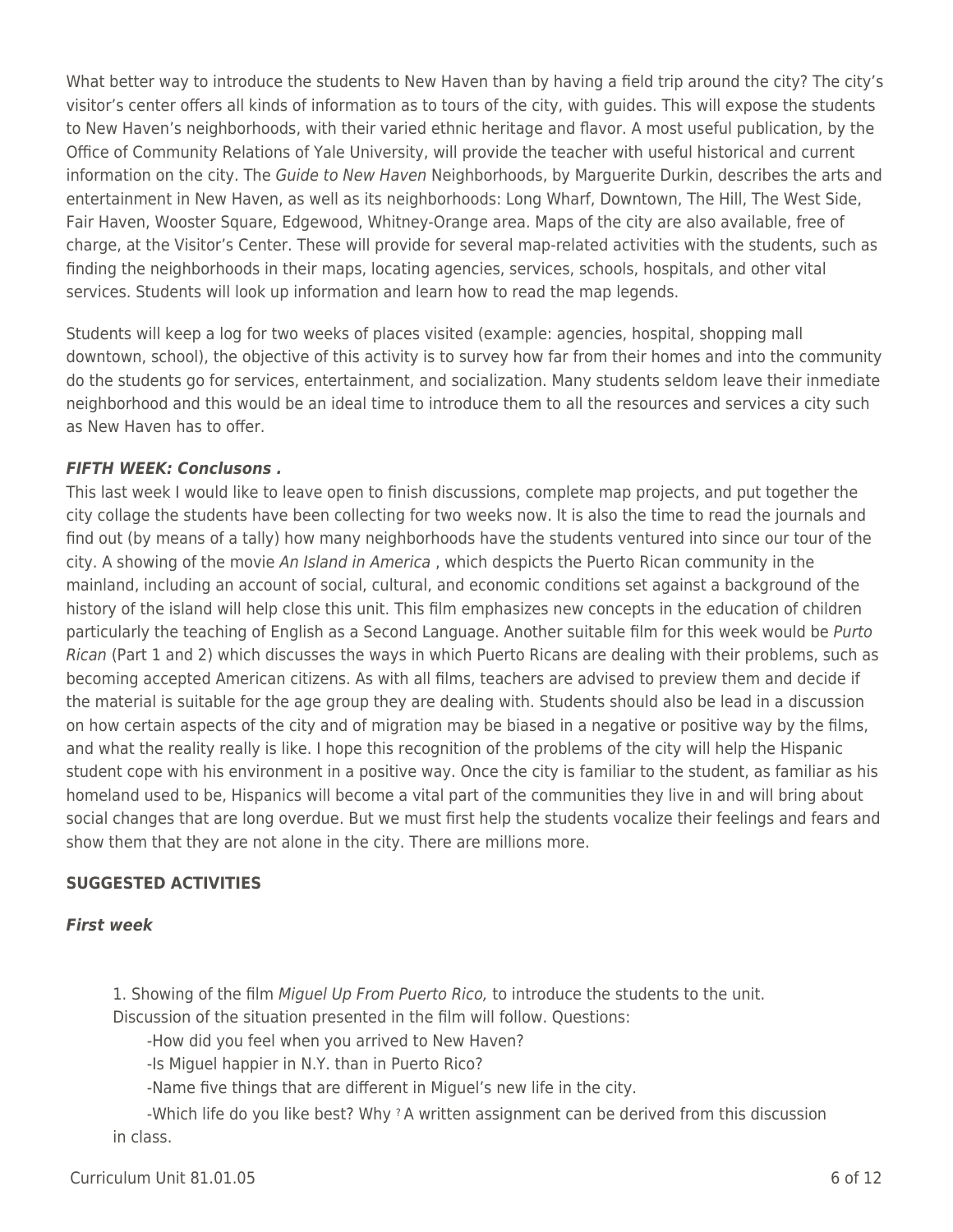2. Reading: Easy Job, Good Wages, by Jesus Colon. In this story recent arrivals to the city apply for a job advertised in the paper as the title says. The realization, after being on the job for a whole day, is that if the job were really easy, the wages could not be that good. The author realizes that he needs more to offer or all he will ever have to work in will be mechanicsl, inhuman jobs. Discussion of the story would be followed by a homework assignment related to job hunting: students will bring in at least five clippings from the "help wanted" columns of jobs that appeal to them. They will defend their choices in class discussion as to why they feel they would be happy in this kind of job; the salary, education required or training, experience, working conditions as advertised would all be explored. Clippings will be posted on a bulletin board so students can exchange "jobs" if they happen to see more appealing ads than the ones they brought in. At this time students will be ready for the next job-related activity.

3. Job Applications: Students will fill these out with the qualifications they see themselves as having after finishing high school. Students will have to make one choice at the outset of this activity: are they going to college, vocational school, army, or just out to get a job as soon as they graduate. The application will be filled out keeping this "future" in mind.

4. Family Tree: Students will map out their closest relative's occupations. This may involve some interviewing, so it should be given as an overnight assignment or over the weekend. Some questions to be explored are: are the occupstions listed by the students suited for the city? have we seen them before in the newspaper clippings? Students would write "job descriptions" in  $3 \times 5$ cards and post them on the bulletin board, without names (we would not want to embarass students about menial jobs in their families).

#### *Second week*

1. Reading: Grandma, Pleae Don't Come, by Jesus Colon. This story is in the form of a letter to the family back in the island. It gives them all kinds of reasons as to why they should not leave their tropical paradise and come to the big city (New York). Discussion of the story will be followed by a written assignment of a letter to an imaginary (or real) relative in Puerto Rico, giving them five good reasons for coming to New Haven. Class should be divided into groups, with some writing positive letters, others doing the negative letter.

2. Film strip: Puero Rico and the Puerto Ricans, which explores life in the island. Since the theme of this week is migration this film will be useful. Class discussion could include the following questions:

1. Do you know why people migrate to foreign countries?

2. Who migrates to Puerto Rico? Why? (point out to students that many Americans migrate to the island to work).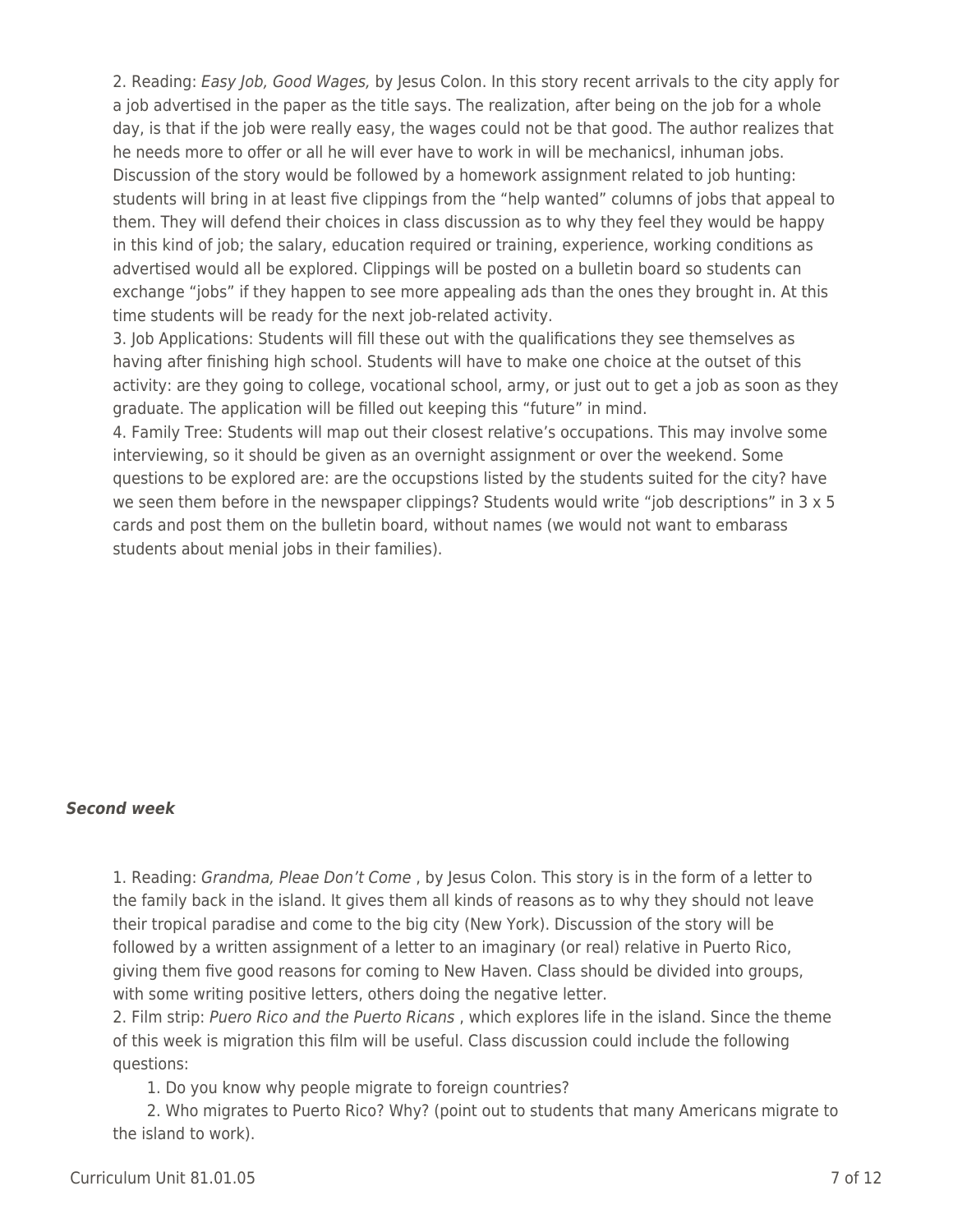#### 3. Why is migration difficult?

\_\_\_\_ 4. Would migration from New Haven to New York be as difficult as it is from Puerto Rico to New Haven? Why?

#### *Third Week*

1. Readin g : A Hero in the Junk Truck, by Jesus Colon. In this story a Hispanic couple traveling on a bus spot a picture of Simon Bolivar on the back of a garbage truck. The couple is able to obtain the picture and take it home with them. The fact that people they encounter on the way (and some of their American friends) recognize and praise Bolivar brings a measure of respect and mutual understanding for each other's culture. Questions for the students to consider and write about:

1. What other Spanish heroes can you mention? If none, do some research and name three.

2. How do you think that the picture got into the truck?

3. Who did the couple take the picture home with them?

4. If you were an American living in Puerto Rico and found a picture of George Washington in the junk truck how would you feel?

2. Reading: The Day My Father Got Lost, by Jesus Colon, narrates what happens on an ordinsry day, when two brothers go to work in the city while their father takes a walk around the neighborhood. The problem is that the old man does not speak English, and the only way he knows how to find his way back home is by a series of landmarks he has learned to recognize. On this particular day one of the landmarks is no longer there . . .

#### *Questions:*

Name five things that describe the city in the story.

Would the father had gotten lost in a small town?

What would you do if you got lost in New Haven?

3. Images of the city: magazine, newspaper clippings. Students will start collecting pictures about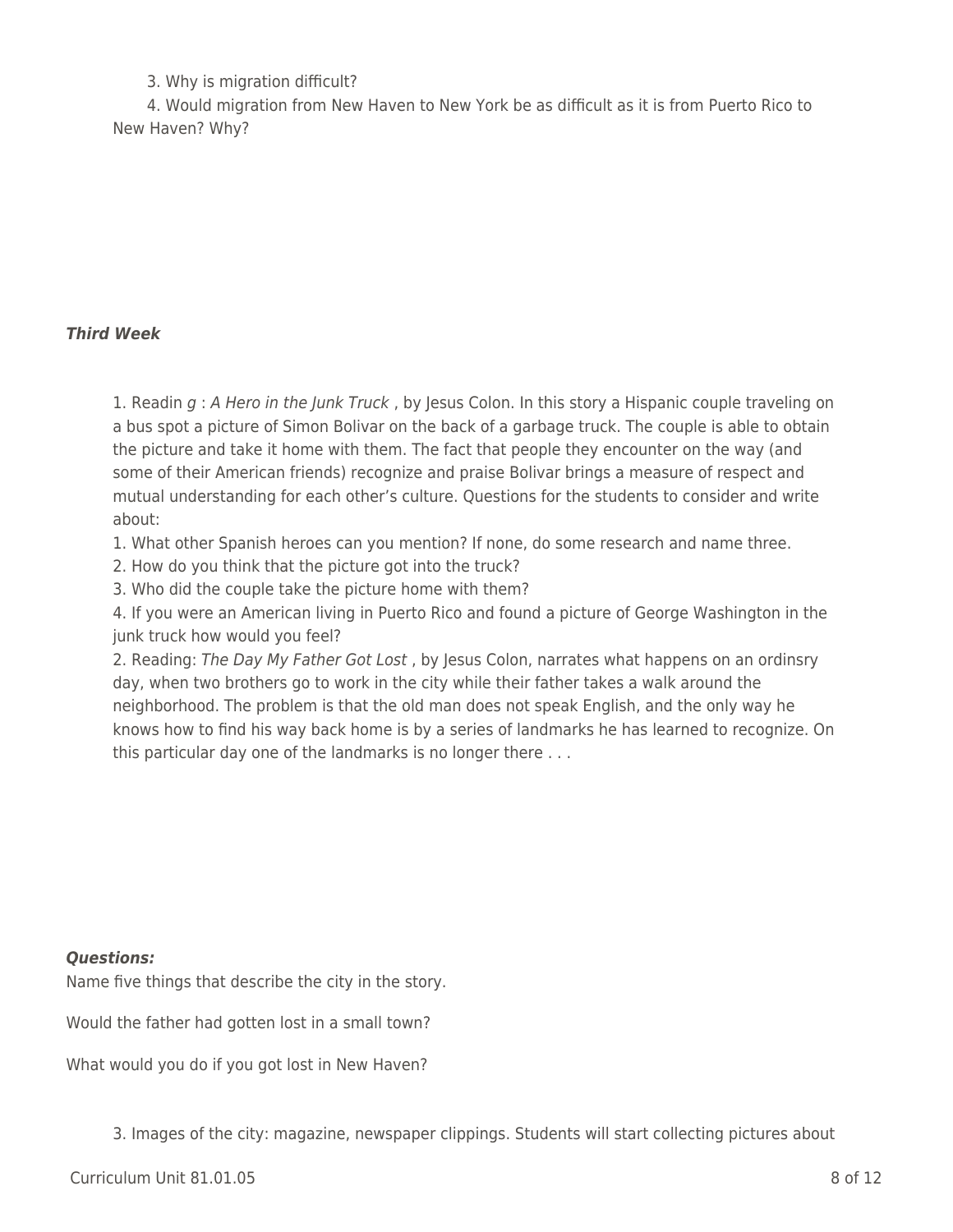the city. Teachers should have some printed materials available for students who do not have any magazines at home. Students may also draw their own version of city scenes from their experience. Groups may also be formed for this activity, with one of them assigned to the gathering of non-city (rural) pictures. The actual building of the display will take place during the last week of the unit.

#### *Fourth Week*

1. Field trip: in preparation for the New Haven tour, materials should be picked up at the visitor's Center and Chamber of Commerce. With maps in hand, students will proceed to work on the following areas:

Tour: Teacher will explain the upcoming tour of the city and help/teach students to trace the route on their maps.

Home: Students will find their home address on the map.

School: Students will locate New Haven schools.

Sections: Teacher will explain about the different neighborhoods.

Services: Students will locate hospitals, agencies and public buildings.

Teachers may consider using Janus Survival Skill Series: How To Read Maps .

2. Travel Log: students will begin to keep a log of the places they visit:

#### DAY FROM TO REASON ACCOMPANIED BY

Monday Home Hospital Doctor Mother and sister

This log will be kept for two weeks. Travel Log information will be transferred to the maps by means of connecting lines.

#### *Fifth Week*

1. Clippings will be organized into a poster by students. This project will allow them to express their creativity and artistic talents.

2. Travel Log Tally: On a map, posted on the wall, students will trace the different trips and places they have written down in their Travel Logs. Assign one color to each student.

3. Movie: An Island in America which shows Puerto Ricans in America. A discussion of the film should include wuations as to how the students see themselves in America: are they visitors only? do they plan to stay?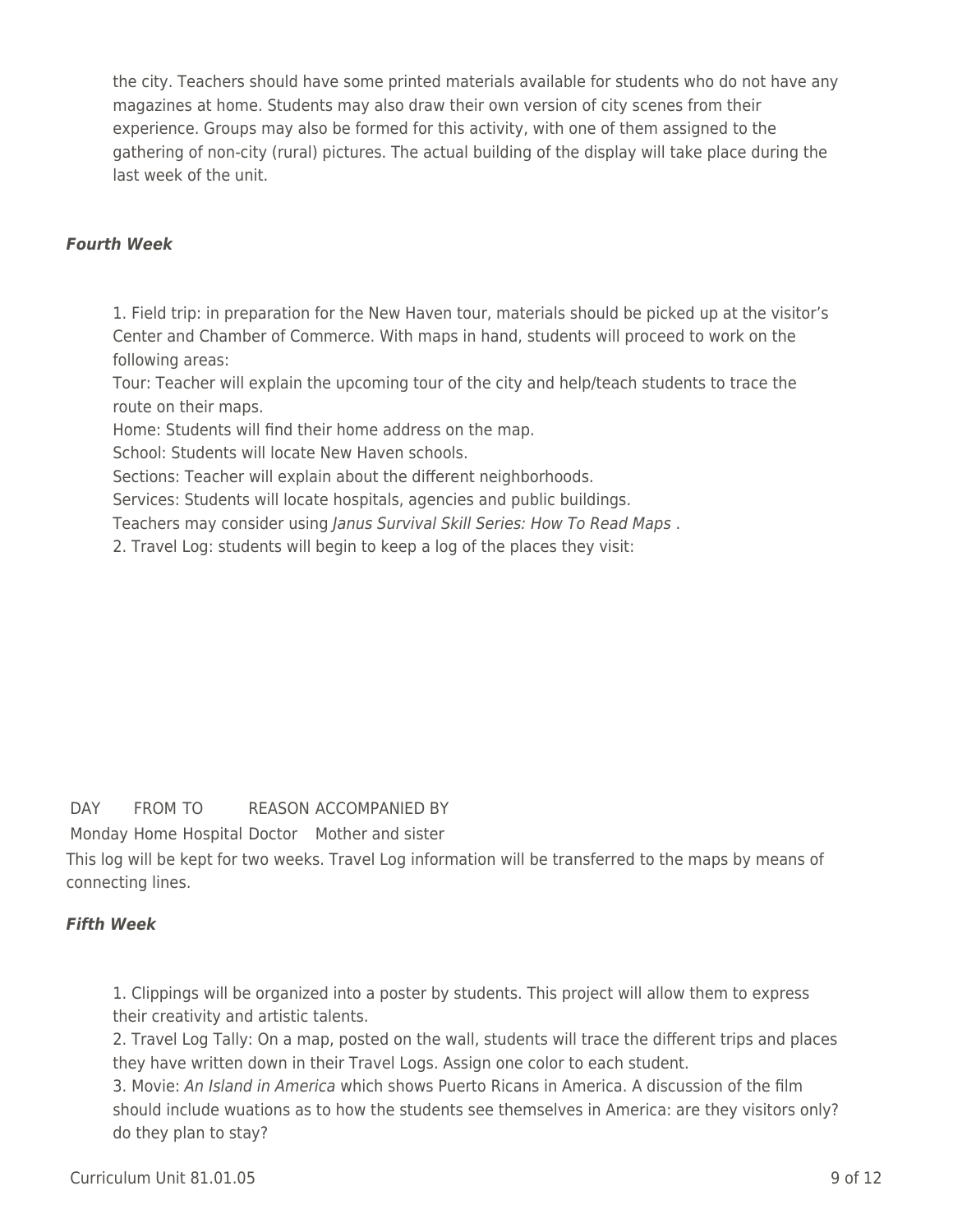A written assignment would pose the question: Hispanics in New Haven are ... (Students will fill in the blank with a descriptive phrase) They will then write a short essay, answering, defending, or challenging fellow student's statements. (Example: Hispanics in New Haven are overcrowding the schools—Why the schools? Are all the Hispanics in New Haven of school age? Is this then a migration of younger people?, etc.).

4. Follow-up Survey: Students will answer the following questions:

- 1. Name five things you have learned from this unit.
- 2. Name two activities you enjoyed most.
- 3. Name one activity you did not care for.
- 4. Would you like to do a similar unit next year?
- 5. What other ethnic group would you like to study next?
- \_\_\_\_ 6. What would you like to do next time that was not done this time?

# **MATERIALS RECOMMENDED FOR STUDENTS**

Colon, Jesus. A Puerto Rican In New York. (New York, 1961). Stories assigned in class by the teacher.

Durkin, Marguerite. A Guide To New Haven Neighborhoods. (New Haven, 1978). Description of the city and a guide to its resources and history.

Levine, Barry B. Benjy Lopez: A Picaresque Tale of Emigration and Return. (New York, 1980). Chapter on the historical development of Puerto Ricans.

O'Connor, John R. Exploring the Urban World. (New York, 1980). Chapters 1-3.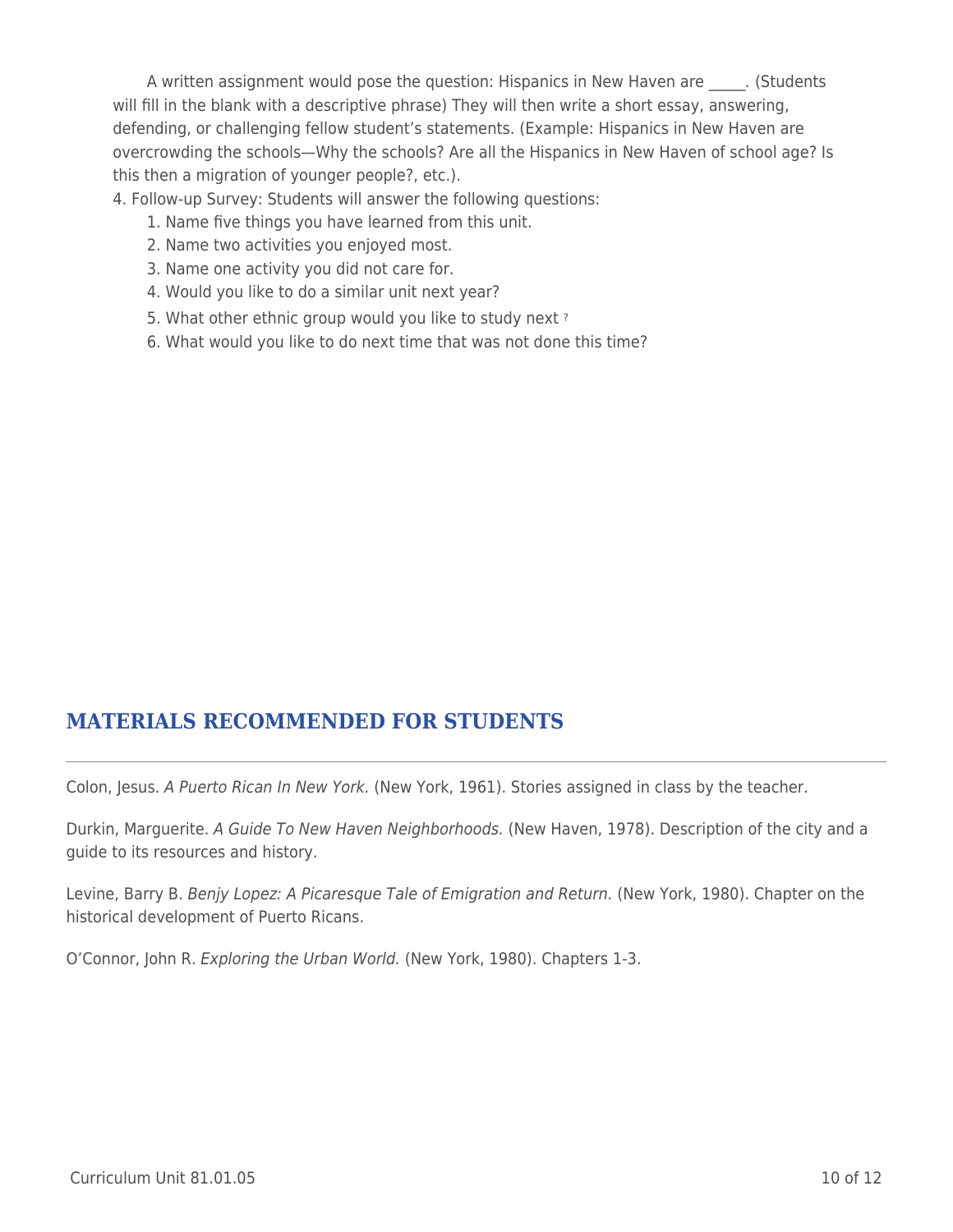### **CLASSROOM MATERIALS**

Movie: An Island in America, 1972. Made by DMS Productions, 28 minutes, sound, color. This movie presents a profile of Puerto Rican communities on the mainland. Emphasizes the educational aspect.

Movie: Miguel Up From Puerto Rico , 1970. Made by Bert Salzman Productions, released by Learning Corporation of America, 15 minutes, sound, color. The story of how a boy born in Puerto Rico learns the advantages of bilingualism. Filmed in New York and Puerto Rico.

Film Strip: Puerto Rico and the Purto Ricans, 1969. Urban Media Materials, two film strips, color, two records. This film strip examines the island and its people, including who they are, where they came from. Contributions Puerto Ricans make to their adopted cities in the United States. Suitable for the second week of the unit.

Film Strip: Puerto Ricans , Part I and II , 1968. Warren Schloat Productions. Discusses ways in which Puerto Ricans are dealing with the problem of becoming accepted American citizens. (Older groups of students).

### **Notes**

1. Barry Levine, "Benjy Lopez," (New York, 1980), p. 193.

2. U.S. Commission on Civil Rights, Puerto Ricans in the Continental U.S. (Washington, 1972), p. 215.

# **BIBLIOGRAPHY FOR TEACHERS**

Anderson, Nels. The Urban Community: A World Perspective . New York: Holt & Co., 1959. An introduction to the topic of cities.

Colon, Jesus. A Puerto Rican in New York . New York: Mainstream Pub., 1961. Short stories dealing with life in New York. Students will be reading selections from this book.

Cotto, Guillermo. Tropico en Manhattan . Mexico: Editorial Cordillera, 1967. Teachers will enjoy this book about the ex-teacher who migrates to the big city and tries to adjust. The way he deals with this new foreign world may give you a deeper understanding of the problems encountered by the Hispanic students. (This book is available in English).

Fitzpatrick, Joseph. Puerto Rican Americans: The Meaning of Migration to the Mainland. New Jersey: Prentice Hall Inc., 1971. Historical and Sociological facts of the migration to the cities.